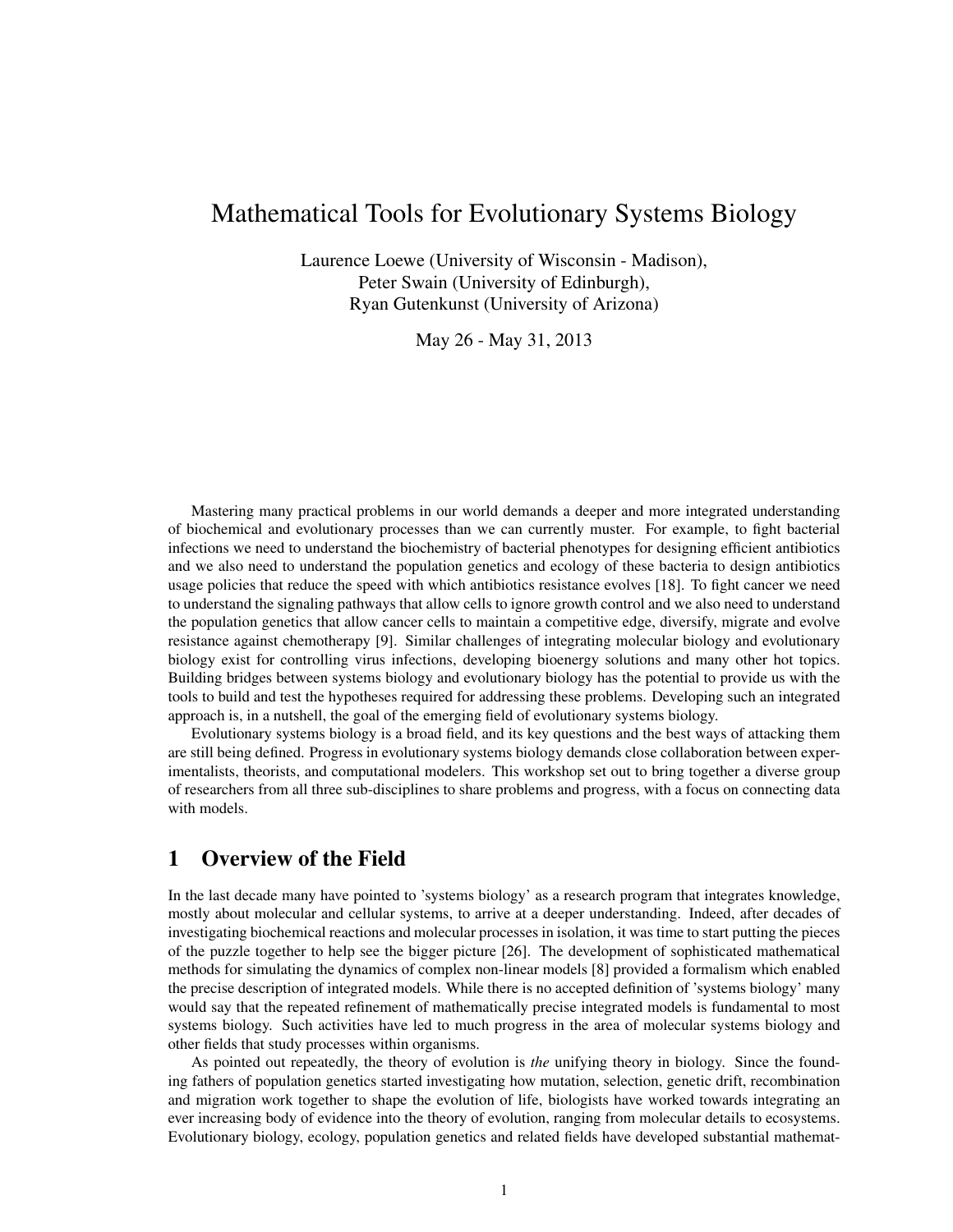ical expertise in building mechanistic models, analyzing stochastic patterns and evaluating theories (e.g., [5, 16, 27]).

Evolutionary systems biology seeks to develop a unified understanding of the evolution and function of molecular systems [13]. As such, it draws on insights from systems biology to define how molecular systems function to create phenotypes and how those phenotypes are altered by mutations and other perturbations. Mutations that alter organismal phenotypes often also alter organismal fitness, upon which natural selection acts. Models from evolutionary biology can then be leveraged to understand the fate of those mutations. Eventually, evolutionary systems biology promises to enable predictive modeling of molecular systems across both functional and evolutionary scales. Reaching that goal, however, demands addressing several outstanding open problems.

#### 2 Recent Developments and Open Problems

Both focal points of integration have their strengths and weaknesses. Building on its molecular or physiological roots, systems biology can produce extraordinarily elegant mechanistic models of processes that occur within cells or organisms; however it often ignores evolutionary processes or simply assumes that all results of evolution are always optimal. Likewise, population genetics and ecology can produce extraordinarily elegant mechanistic models of evolutionary processes, which can be defined as processes that involve any intergenerational inheritance of hereditary material in self-replicating entities; however, these disciplines often collapse all complexities of molecular biology and physiology into a few numbers like fitness, selection coefficients, survival rates. While such discipline-specific assumptions are very powerful and have led to much progress by separating domains of concern, they have also started to break down in recent years as our models have become more realistic. For example, evolutionary biologists have become increasingly interested in the molecular mechanisms of their study systems. Likewise, systems biologists are realizing that some of the problems they are interested in actually involve inheritance of genomes over many generations and require an understanding of evolutionary factors. Bringing together both areas of biology is set to stimulate many new interesting research questions and insights [23].

A key challenge for both systems biology and evolutionary biology is the complexity of the systems they study. Indeed much effort in research is dedicated towards finding mechanisms and abstractions that can reduce that complexity when building models without losing either touch with reality or the ability to analytically understand at least some key aspects of a model. Evolutionary systems biology inherits the same challenges, however, it can also offer additional tools. We know that the same systems have to satisfy two constraints: they have to work mechanistically within individuals and they have to satisfy evolutionary constraints. This fact could be used in a similar manner to Occam's razor: use evolutionary considerations to rule out unrealistic biochemical models or use biochemical considerations to rule out unrealistic evolutionary models. Both uses have the same effect that Occam's razor is known for: keep models as simple as possible, but not simpler. This idea is masterfully implemented in flux-balance analyses [15], where valid models (i) have to satisfy the stoichiometry of known biochemical reaction networks and (ii) are then optimized for a property that limits growth (e.g. biomass production). Resulting predicted outcomes of evolution of *E. coli* cells could even be verified in the lab [10]. It is easily conceivable that similar uses of Occam's razor could simplify other modeling scenarios with more complicated dynamics or, for example, by using analyses of quantitative trait loci to determine a credible space of systems biology models.

Evolutionary theory and population genetics give strong predictions about the trajectory of a mutation with a given effect on fitness, but much less is known about the input spectrum of mutational effects [6]. This is because natural selection acts not directly on the genetic mutation itself, but rather through the mutation's effect on phenotype, and the genotype-to-phenotype map is very complex, frequently involving very small mutational effects. Systems biology decomposes the genotype-to-phenotype map by focusing on mechanistic descriptions of the molecular components and interactions that ultimately generate the phenotype. This pathway and network perspective provides a framework for understanding and predicting evolutionarily important properties of mutations, including pleiotropy (the degree to which a single mutation effects multiple phenotypes), epistasis (the degree to which mutations interact), and effect sizes. Integration with systems biology thus offers to make evolutionary biology much more predictive, because mutational effects can be understood much more deeply.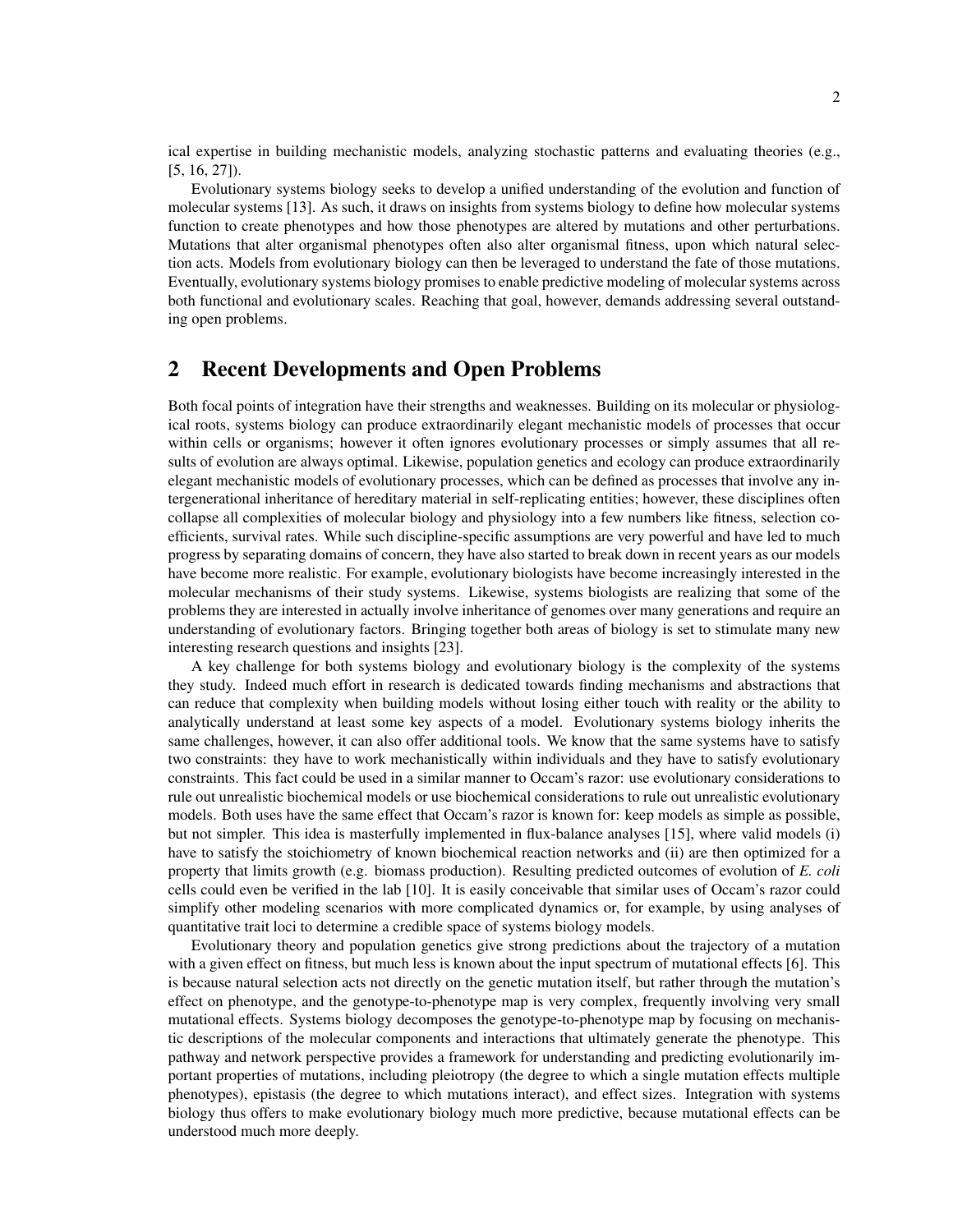High-throughput sequence determination has developed remarkably fast, and high-throughput phenotyping of individuals must catch up. Recent work in high-throughput yeast morphology phenotyping though imaging is a promising example [28]. Additional progress in dynamically measuring gene expression or protein interaction in large numbers of individuals for large numbers of markers will allow for a much more direct connection between morphological phenotypes and underlying biomolecular changes. This need for high-throughput phenotyping extends all the way to individual molecules. General properties of the effects of random mutations on proteins or binding sites are an important input to quantitative models of system evolution, but they remain to be measured. Developing high-throughput phenotyping assays demands technological innovation, but the payoffs are potentially very large.

Although we now know a great deal about divergence in genetic sequence between species and between individuals within a species, very little is known about divergence in pathways and other molecular functions. A systematic effort to generate such data is critical to progress in evolutionary systems biology. Anecdotal examples suggest that even when a system uses orthologous molecular components, their interactions may differ dramatically [20], but the generality of this phenomenon is unclear. We anticipate that it will be particularly fruitful to study relatives of existing model organisms, because measurement techniques will be more transferable, and new data sets can be integrated with a wealth of existing information. Understanding differences between species will give insight into what features of molecular networks are targeted by natural selection. Extending such measurements to the more subtle differences between individuals will give insight into the system-level variation on which natural selection can act.

It will also be important to incorporate what is known about molecular biology into sequence analysis. For example, existing knowledge of biological pathways and molecular function can provide useful priors for GWAS analysis in connecting phenotypes to genetic changes. This will provide additional information to the important and difficult task of identifying genetic changes that were driven by selection and those that evolved by neutral drift. Further clarifying this distinction will finally answer a longstanding question in evolutionary biology: does evolution proceed more often by changing protein sequence or by changing regulation? The answer to this question may vary, depending on taxonomic class and the selective forces, but it is an essential link to bridge evolutionary and systems biology.

### 3 Presentation Highlights

Evolutionary systems biology is a very broad field, and the talks at this Workshop were correspondingly diverse. Here we highlight a fraction of the Workshop presentations, in order to convey the breadth of the field. We first highlight presentations on biological problems, then highlight presentations focused on computational methods. *Many presenters shared unpublished results, and to preserve their confidentiality, we do not discuss details of those presentations.*

Metabolic networks, which govern energy and material flows within organisms, are among the beststudied model systems for evolutionary systems biology. Frank Bruggeman gave a wonderful overview of the many selection pressures experiments may impose on the metabolism of microbes, and how those pressures may be modeled. Serial dilution experiments select for fast growth rate, chemostats select (potentially) for affinity for the limiting nutrient, and recent experiments in droplets select for yield given a limiting nutrient. Flux-balance analysis provides a powerful way for modeling steady-state metabolic process, particularly because such models typically require much less information about the system than dynamical models. Consideration of the metabolic benefits of an enzyme and the cost of producing it can then define a fitness landscape, over which the expression of multiple metabolic enzymes can be optimized [2]. Working on a larger scale, Elhanan Borenstein discussed using genome-scale models of metabolic networks to infer the environments that particular microbes exist in, a sort of "reverse ecology" [11]. Given the growing interest in microbial communities, this approach can be broadened to considering the metabolic networks of entire communities, for example, in the human gut [12].

In many microbial communities, growth on surfaces and subsequent biofilm production is important for efficiently gathering resources and resisting toxins (such as antibiotics) [3]. Joao Xavier presented his recent experiments on the bacterium *Pseudomonas aeruginosa* [25]. When grown on swarming media, Pseudomonas colonies repeatedly evolve a "hyperswarming" phenotype. These hyperswarmers outcompete the wild type by filling the whole plate, rather than restricting their growth to a branched pattern. Remarkably,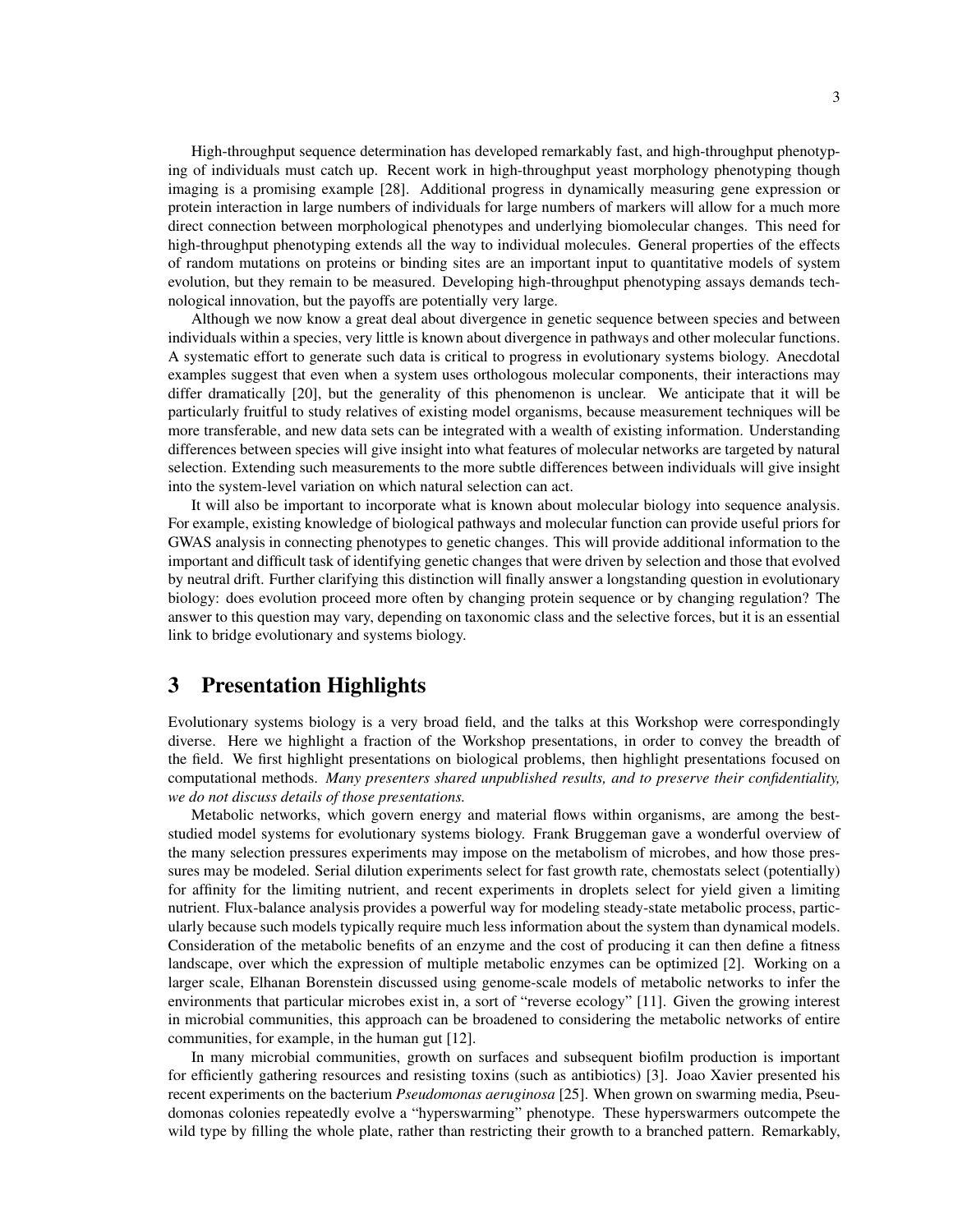Xavier found that this phenotype was driven by parallel amino acid substitutions in a single gene, *fleN* . These mutations result in the growth of multiple flagella, changing the bacterial movement pattern. This is a remarkable example of convergent evolution, not only in the phenotype in the bacteria, but also in their molecular systems.

Over time, cells accumulate non-genetic damage that may contribute to aging, both in animals like ourselves and in bacteria. In animals, the aging clock is reset upon fertilization of the eggs, but for microbes that divide symmetrically, that clock is never reset. Lin Chao presented his modeling work on the accumulation of the "damage load" of damaged biomolecules in microbes [4]. Chao showed using a model and dynamical systems arguments that below a critical threshold rate of damage accumulation, cells are immortal. Above that threshold, cells must divide asymmetrically, to segregate damaged biomolecules in one "older" cell while providing the "younger" cell with fresh biomolecules. Comparing his model with recent microfluidics experiments on *E. coli*, he showed that they divide almost perfectly symmetrically, suggesting that damage accumulation is slow for this bacteria. This work highlights the interplay between biomolecular effects of damage and evolutionary life-history effects of division asymmetry.

Biomolecular damage may contribute to aging, but molecular mistakes may play an important role in evolution. In particular, Joanna Masel presented work on cryptic sequences. These are regions of the genome that are only rarely expressed [14]. For example, sequences past the normal stop codon in a protein are only translated if there is an error in reading the stop codon. These sequences thus evolve under very low purifying selection and can accumulate diversity. If, however, stressful conditions lead to their expression, that diversity can be harnessed because it may hold adaptive mutations. Recent work from the Masel group has analyzed the trade-offs in this sort of system. Does evolution favor systems in which errors are very rare but have dramatic phenotypic effects, or in which errors are common but have small phenotypic effects? Intriguingly, the answer depends on population size [19]. Particularly important is that the common error scenario enhances evolvability, by increasing the range of possible genotypes and phenotypes a population can access. This again suggests how particular molecular mechanisms (and the errors they create) can have profound impacts on the evolutionary process.

A major challenge for evolutionary systems biology is to map the consequences of specific genomic sequences. A particular challenge is epistasis, in which the phenotypic effect of a mutation depends on the context of other mutations. Ilya Nemenman shared his recent work examining epistatic effects in the *E. coli lac* promoter [17]. Nemenman took advantage of a recent data set that measured the expression driven by roughly 129,000 different mutagenized versions of the 75 basepair promoter. By fitting first-, second-, and higher-order statistical models, Nemenman showed that about two-thirds of the variance in expression is explained by the first-order non-epistatic effects. This was unexpectedly low, suggesting that the phenotypic landscape for this promoter is relatively simple. This is an optimistic message for researchers attempting to understand phenotypic landscapes in more complex systems.

A particularly important complexity in biology is that phenotypes typically arise from the interactions of multiple proteins and the resulting systems often have strongly nonlinear dynamics. Michael Savageau presented his S-system formalism for modeling such systems [22]. An S-system is a system of ordinary differential equations in which the right-hand sides are all sums of terms which are products of power-law functions. This generalization of mass-action kinetics is a good approximation for many biochemical systems, and the special form of the equations allows the development of specialized and powerful numerical and analytical solution techniques. Particularly intriguing is the use of this form to rigorously define biochemical phenotypes [21], by defining the regions in parameter space in which particular terms dominate. Once rigorously defined, the robustness of phenotypes to changes in parameters can be efficiently studied by analytic and numerical approaches. The S-system approach offers great promise for analytically understanding the qualitative phenotypes possible from a biochemical system, but simulation remains a backbone of evolutionary systems biology.

Stochastic simulation is particular relevant to evolutionary systems biology, because evolution is inherently stochastic, and many of the biochemical systems of interest employ small numbers of molecules. Linda Petzold has long been on the forefront of numerical simulation, both deterministic and stochastic, and she summarized the development of stochastic simulation methods and her group's recent software developments. In particular, approximation methods that improve the efficiency of Gillespie's classic exact algorithm have become increasingly important, be they tau-leaping or hybrid methods that incorporate deterministic simulations. In addition to generating simulations, techniques for capturing rare events and optimizing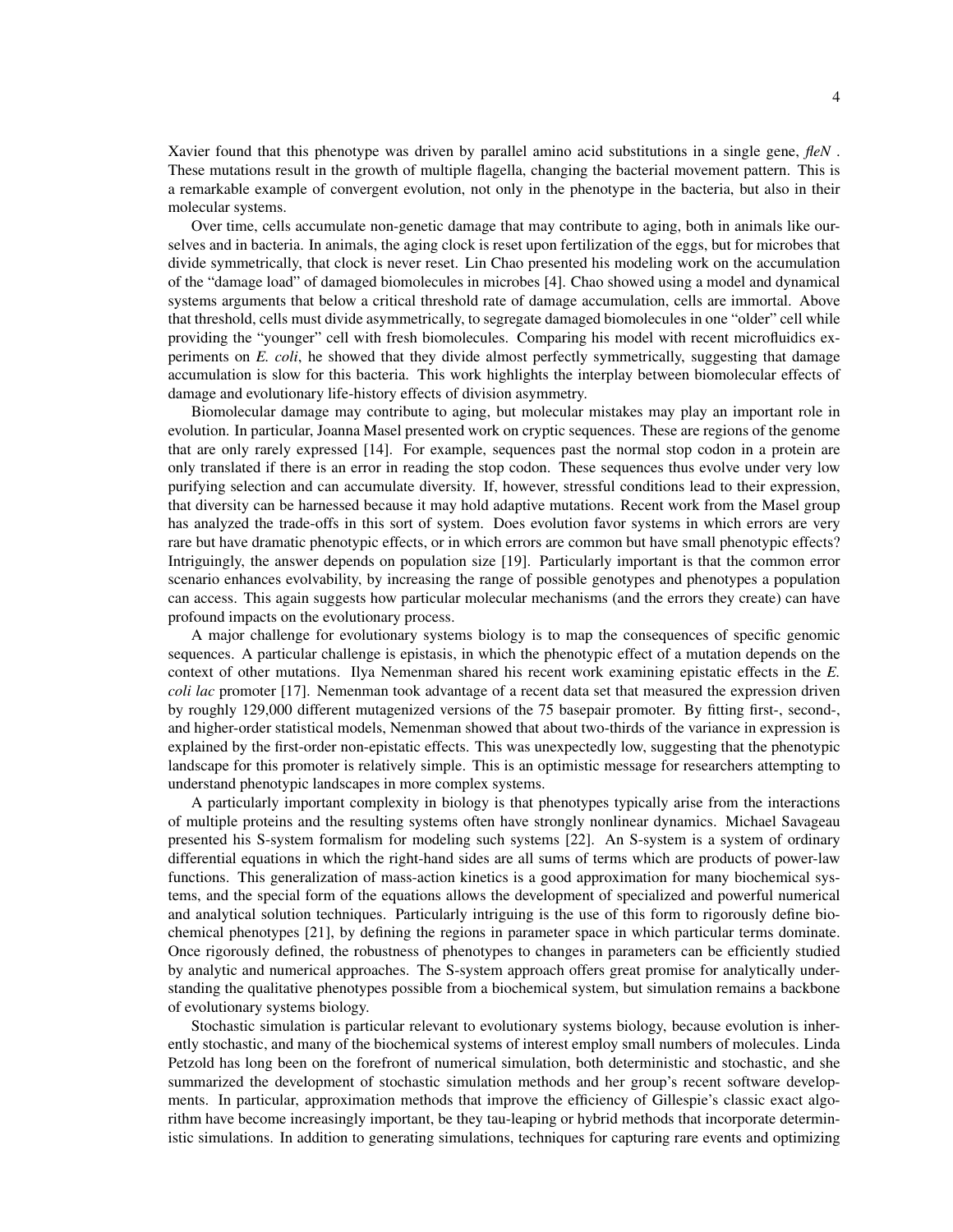parameters are essential. A new frontier is spatial stochastic simulation, in which molecules are tracked in space as well as in time. Petzold's group has recently released StochSS, a cloud-based platform that is incorporating a growing number of sophisticated stochastic simulation tools into an easy-to-use package: http://www.stochss.org. This holds great promise for modeling complex dynamic systems.

In addition to developing improved simulators, the theory of stochastic simulation is also improving. In particular, David Anderson present his recent results on using multi-level Monte Carlo to estimate expectations of stochastic processes [1]. This approach offers much faster estimation of these quantities than simply averaging over many exact simulations, yet it avoids many of the biases that can be introduced by approximate simulations. Calculation of such expectations is particularly important for fitting simulations models to data, and a key goal of evolutionary systems biology.

In comparing models with data, a key step is optimizing parameter values to best match that data. Michael Ferris presented an overview of optimization techniques from many fields that have the potential to impact evolutionary systems biology. For example, compressed sensing and the LASSO method aim to minimize the number of parameters needed to explain the data, thus providing a statistical implementation of Occam's Razor. Ferris was also helpful in responding to attendees particular needs for optimization advice.

A particular challenge of systems biology is that the molecular agents that interact are themselves complex objects. James Faeder highlighted how molecular bindings can result in a combinatorial explosion of potential molecular species. This explosion can be handled well by rule-based modeling approaches [7]. These are appealing because they allow for a high level of abstraction and can in principle capture many molecular interactions that are often neglected when modelers study hand-built ODE models. Faeder provided an overview of progress in developing rule-based modeling tools (see http://bionetgen.org) and highlighted in particular his group's recent work on Atomizer, a method for extracting the molecular rules that are implied by a given set of differential equations [24]. Applying this approach to existing models reveals ways in which the implicit approximations made by the modelers have resulted in altered behaviors. It also offers the possibility of easily coupling those models onto models of related systems, a process that to date has necessitated careful and laborious manual checking.

### 4 Outcome of the Meeting

Evolutionary systems biology is a young emerging field, and its practitioners are spread across mathematics, computer science, systems biology, and evolutionary biology. Thus a key goal of this meeting was to bring together researchers with common interests to share problems and ways of attacking them. In that, we think the meeting was a great success. The biology-oriented presentations highlighted a large number of important and intriguing questions that evolutionary systems biology is addressing. The simulation-oriented presentations highlighted both established and new tools for addressing those questions. It was clear from the discussion of the participants that many felt this was an important meeting for creating the evolutionary systems biology community. Many participants bonded both socially and scientifically with colleagues they would never have encountered in their normal circuit of conferences. Forming those connections is, we believe, one of the most important goals for meetings in an emerging field.

We hope to carry the energy and enthusiasm of this meeting forward into future meetings at BIRS. On the last day of this meeting, the participants collectively developed plans for a follow-up meeting in 2015. A goal of that meeting will be to focus on more analytical approaches to understanding biochemical networks. This meeting made it clear that simulation technology is progressing rapidly, but simulating biochemical systems in a whole population of individuals is likely to remain daunting for the foreseeable future. Thus progress in evolutionary systems biology will be greatly enhanced by improved theoretical understanding of the dynamics of biochemical reaction systems. Those theoretical developments will be most powerful, however, if they are guided by experimental insights. Thus that future meeting will also bring together experimentalists, modelers, and theorists.

Evolutionary systems biology is an exciting emerging field in mathematical biology. Integrating a molecular understanding of life with broader evolutionary principles promises to shed new light onto important scientific and societal problems. Because the field sits in between traditional disciplines, independent meetings such as the present are critical to pushing the field forward and nucleating a new community of evolutionary systems biologists.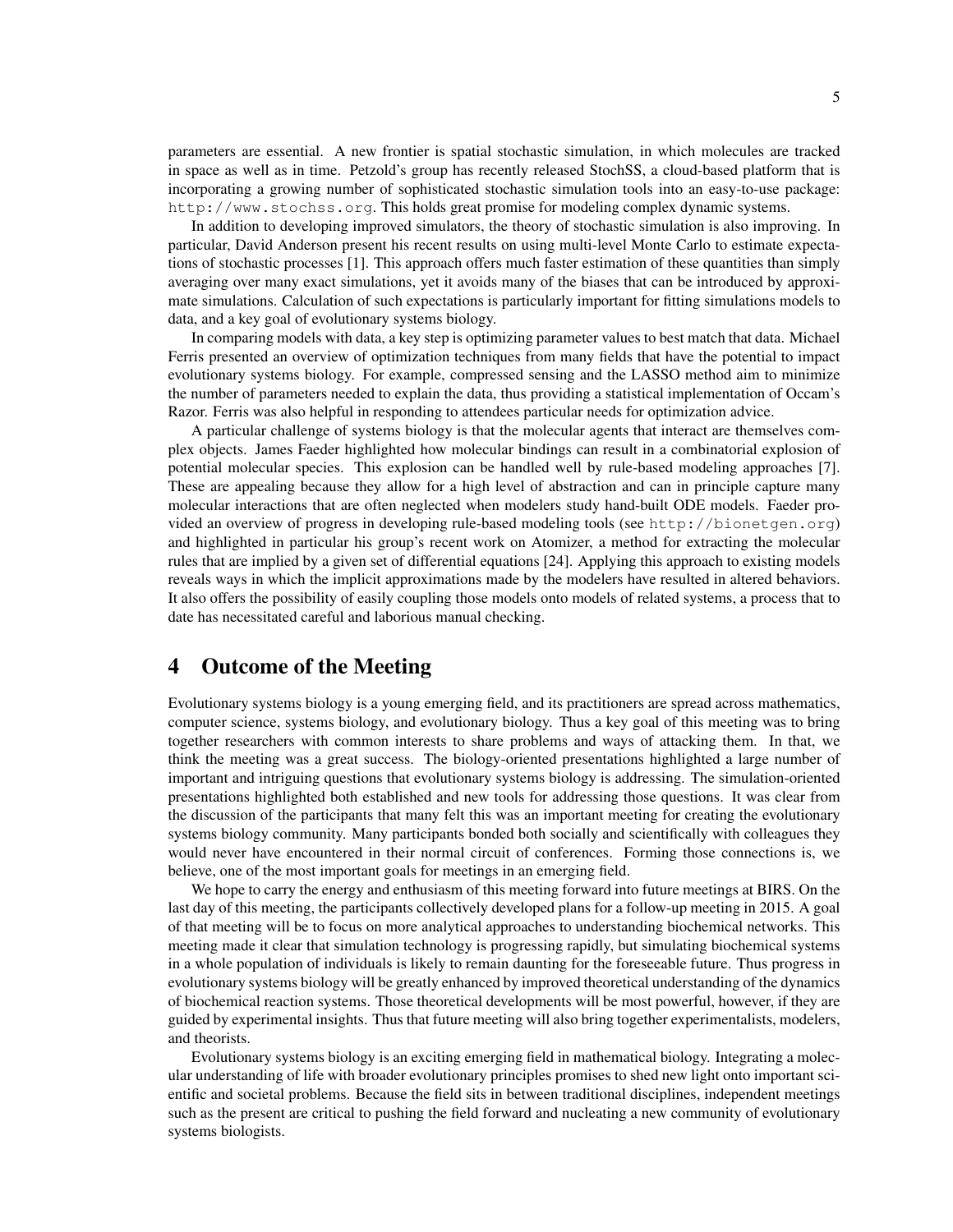## **References**

- [1] D. F. Anderson and D. J. Higham, Multilevel Monte Carlo for continuous time Markov chains, with applications in biochemical kinetics, *Multiscale Modeling & Simulation* 10 (2012), 146–179.
- [2] J. Berkhout, E. Bosdriesz, E. Nikerel, D. Molenaar, D. de Ridder, B. Teusink, and F. J. Bruggeman, How biochemical constraints of cellular growth shape evolutionary adaptations in metabolism, *Genetics* 194 (2013), 505–512.
- [3] K. E. Boyle, S. Heilmann, D. van Ditmarsch, and J. B. Xavier, Exploiting social evolution in biofilms, *Current Opinion in Microbiology* 16 (2013), 207–212.
- [4] L. Chao, A model for damage load and its implications for the evolution of bacterial aging, *PLoS Genetics* 6 (2010), e1001076.
- [5] B. Charlesworth and D. Charlesworth, *Elements of Evolutionary Genetics*, Roberts and Company Publishers, Greenwood Village, Colorado (2010).
- [6] A. Eyre-Walker, P. D. Keightley The distribution of fitness effects of new mutations, *Nature Reviews Genetics* 8 (2007), 610–618.
- [7] J. R. Faeder, M. L. Blinov, W. S. Hlavacek, Rule-Based Modeling of Biochemical Systems with BioNet-Gen, in *Systems Biology* (I. V. Maly, ed.), volume 500 of *Methods in Molecular Biology*, Humana Press, Springer, New York (2009), 113-167.
- [8] D. T. Gillespie, Stochastic simulation of chemical kinetics, *Annual Review of Physical Chemistry* 58 (2007), 35–55.
- [9] M. Greaves and C. C. Maley, Clonal evolution in cancer, *Nature* 481 (2012), 306–313.
- [10] R. U. Ibarra, J. S. Edwards, and B. O. Palsson, Escherichia coli K-12 undergoes adaptive evolution to achieve in silico predicted optimal growth, *Nature* 420 (2002), 186–189.
- [11] R. Levy and E. Borenstein, Reverse ecology: from systems to environments and back, in *Evolutionary Systems Biology* (O. S. Soyer, ed.), volume 751 of *Advances in Experimental Medicine and Biology*, Springer, New York (2012), 329–345.
- [12] R. Levy and E. Borenstein, Metabolic modeling of species interaction in the human microbiome elucidates community-level assembly rules, *Proceedings of the National Academy of Sciences U S A* 110 (2013), 12804–12809.
- [13] L. Loewe, A framework for evolutionary systems biology, *BMC Systems Biology* 3 (2009), 27.
- [14] J. Masel, Cryptic genetic variation is enriched for potential adaptations, *Genetics* 172 (2006), 1985–91.
- [15] J. D. Orth, I. Thiele, and B. O. Palsson, What is flux balance analysis?, *Nature Biotechnology* 28 (2010), 245–248.
- [16] S. P. Otto and T. Day, *A Biologist's Guide to Mathematical Modeling in Ecology and Evolution*, Princeton University Press, Princeton, New Jersey (2007).
- [17] J. Otwinowski and I. Nemenman, Genotype to phenotype mapping and the fitness landscape of the E. coli lac promoter., *PloS ONE* 8 (2013), e61570.
- [18] R. Pena-Miller, D. Laehnemann, G. Jansen, A. Fuentes-Hernandez, P. Rosenstiel, H. Schulenburg, and R. Beardmore, When the most potent combination of antibiotics selects for the greatest bacterial load: the smile-frown transition, *PLoS Biology* 11 (2013), e1001540.
- [19] E. Rajon and J. Masel, Evolution of molecular error rates and the consequences for evolvability, *Proceedings of the National Academy of Sciences U S A* 108 (2011), 1082–1087.